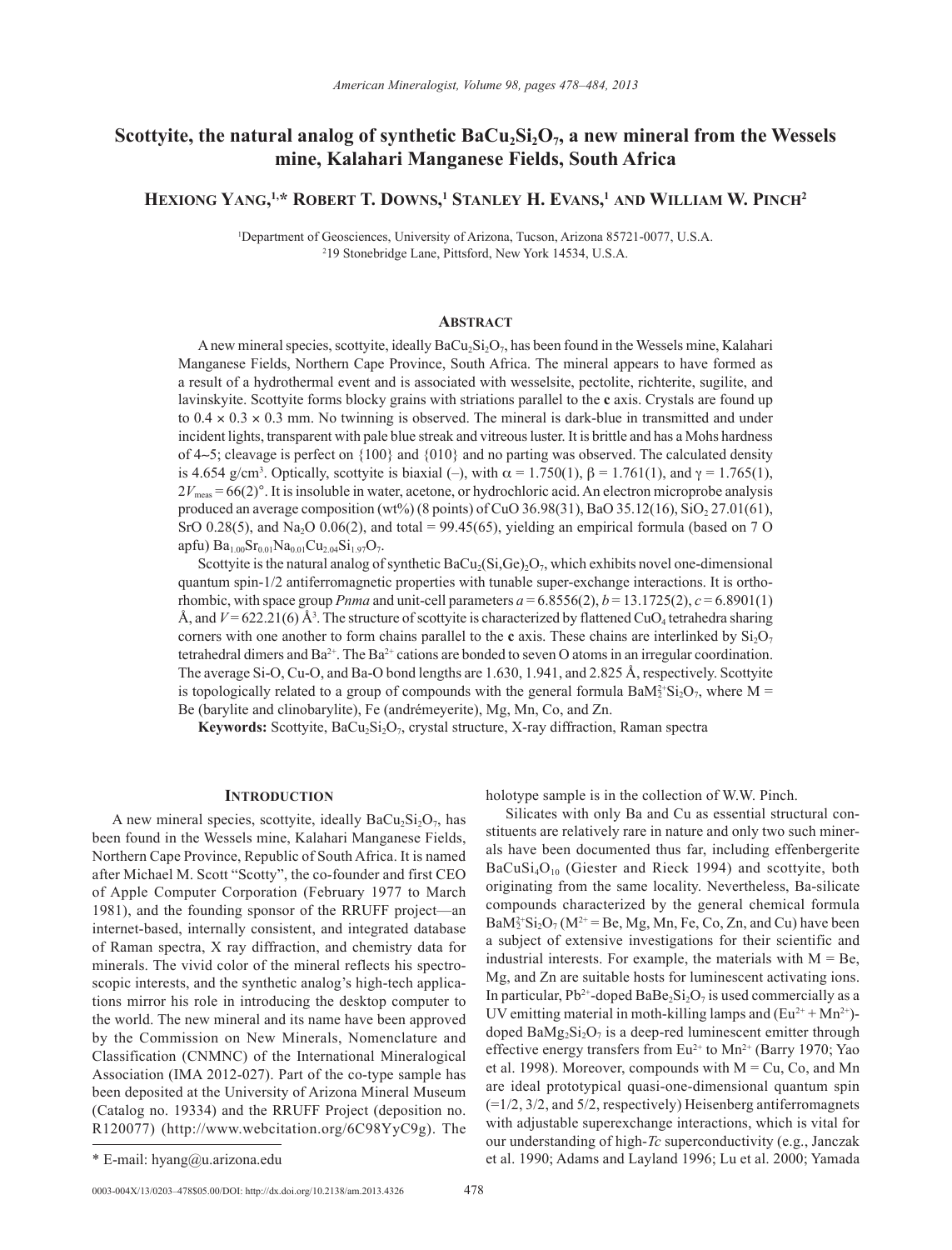

**Figure 1.** (**a**) Rock samples on which scottyite crystals are found. (**b**) A microscopic view of scottyite, associated with light blue platy lavinskyite. (Color online.)

et al. 2001a, 2001b; Ohta et al. 2004a, 2004b; Bertaina and Hayn 2006; Zvyagin 2006; Zheludev et al. 2007). Among the  $BaM_2^{2+}Si_2O_7$  family, the Be- and Fe-bearing members have been found in nature, namely barylite, clinobarylite, and andrémeyerite. This paper describes the physical and chemical properties of scottyite and its crystal structure determined from the single-crystal X-ray diffraction data, demonstrating that scottyite is the natural analog to the synthetic Cu-member of the Ba $M_2^{2+}Si_2O_7$  family.

# **Sample description and experimental methods**

# **Occurrence, physical, and chemical properties, and Raman spectra**

Scottyite was found on two specimens originating from the central-eastern ore body of the Wessels mine, Kalahari Manganese Fields, Northern Cape Province, Republic of South Africa. It is in a massive assemblage associated with wesselsite  $SrCuSi<sub>4</sub>O<sub>10</sub>$ , lavinskyite K(LiCu)Cu<sub>6</sub>Si<sub>8</sub>O<sub>22</sub>(OH)<sub>4</sub>, pectolite NaCa<sub>2</sub>Si<sub>3</sub>O<sub>8</sub>(OH), richterite Na(CaNa) $Mg_5Si_8O_{22}(OH)_2$ , and sugilite  $KNa_2Fe^{3+}_2(Li_3Si_{12})O_{30}$  (Figs. 1 and 2). The mineral assemblage probably formed as a result of a hydrothermal event. Conditions during metamorphism were in the range of 270–420 °C at 0.2–1.0 kbar (Kleyenstuber 1984; Gutzmer and Beukes 1996). Detailed reviews on the geology and mineralogy of the Kalahari Manganese Fields have been given by Kleyenstuber (1984), Von Bezing et al. (1991), and Gutzmer and Beukes (1996). It should be pointed out that scottyite was actually first reported as an unnamed Ba-Cu silicate from Eifel, Germany (Hentschel 1993; Blass et al. 2009; Blass and Schüller 2011). However, this unnamed mineral was not fully described and documented in the list of the IMA valid or invalid unnamed minerals. Since scottyite was approved as a new mineral species based on our mineralogical data, we consider the Wessels Mine, South Africa, rather than Eifel, Germany, as its type locality.

Scottyite forms blocky grains with striations parallel to the **c** axis. Crystals are found up to  $0.4 \times 0.3 \times 0.3$  mm. No twinning is observed. The mineral is dark blue, transparent with pale blue streak and vitreous luster. It is brittle and has a Mohs hardness of 4∼5; cleavage is perfect on {100} and {010} and no parting was observed. The measured and calculated densities are 4.63(3) and 4.654 g/cm<sup>3</sup>, respectively. Optically, scottyite is biaxial (–), with  $\alpha = 1.750(1)$ ,  $β = 1.761(1), γ = 1.765(1)$  (white light), 2*V* (meas) = 66(2)°, 2*V* (calc) = 62°, and the orientation *X* || **a**, *Y* || **b**, *Z* || **c**. The pleochroism is *X* = medium blue, *Y*  $=$  dark blue, and *Z* = medium blue, and the absorption *Y* > *X* = *Z*. No dispersion was observed. Scottyite is insoluble in water, acetone, or hydrochloric acid.

The chemical composition was determined using a CAMECA SX-100 electron microprobe (15 kV, 20 nA, < 1 µm beam diameter) (http://rruff.info/scottyite). The standards used included chalcopyrite (Cu), NBS\_K458 (Ba), diopside (Si),  $SrTiO<sub>3</sub>(Sr)$ , and albite (Na), yielding an average composition (wt%) (8 points) of CuO 36.98(31), BaO 35.12(16), SiO<sub>2</sub> 27.01(61), SrO 0.28(5), and Na<sub>2</sub>O 0.06(2), and total  $= 99.45(65)$ . The resultant chemical formula, calculated on the basis of 7 O apfu (from the structure determination), is  $Ba_{1.00}Sr_{0.01}Na_{0.01}Cu_{2.04}Si_{1.97}O_7$ , which can be simplified to  $BaCu<sub>2</sub>Si<sub>2</sub>O<sub>7</sub>$ .

The Raman spectrum of scottyite was collected on a randomly oriented crystal from 12 scans at 60 s and 100% power per scan on a Thermo-Almega microRaman system, using a solid-state laser with a wavelength of 532 nm and a thermoelectric cooled CCD detector. The laser is partially polarized with 4 cm–1 resolution and a spot size of 1  $\mu$ m.

### **X‑ray crystallography**

Because of the limited amount of available material, no powder X-ray diffraction data were measured for scottyite. Listed in Table 1 are the powder X-ray diffraction data calculated from the determined structure using the program XPOW (Downs et al. 1993). Single-crystal X-ray diffraction data of scottyite were collected from a nearly equi-dimensional, untwinned crystal  $(0.04 \times 0.05)$  $\times$  0.05 mm) with frame widths of 0.5° in  $\omega$  and 30 s counting time per frame. All reflections were indexed on the basis of an orthorhombic unit-cell (Table 2). The intensity data were corrected for X-ray absorption using the Bruker program SADABS. The systematic absences of reflections suggest possible space groups *Pnma* (no. 62) or  $Pn2<sub>1</sub>a$  (no. 33). The crystal structure was solved and refined using SHELX97 (Sheldrick 2008) based on the space group *Pnma*, because it



**Figure 2.** A backscattered electron image, showing the assemblage of scottyite (bright), wesselsite (gray), and lavinskyite (dark gray).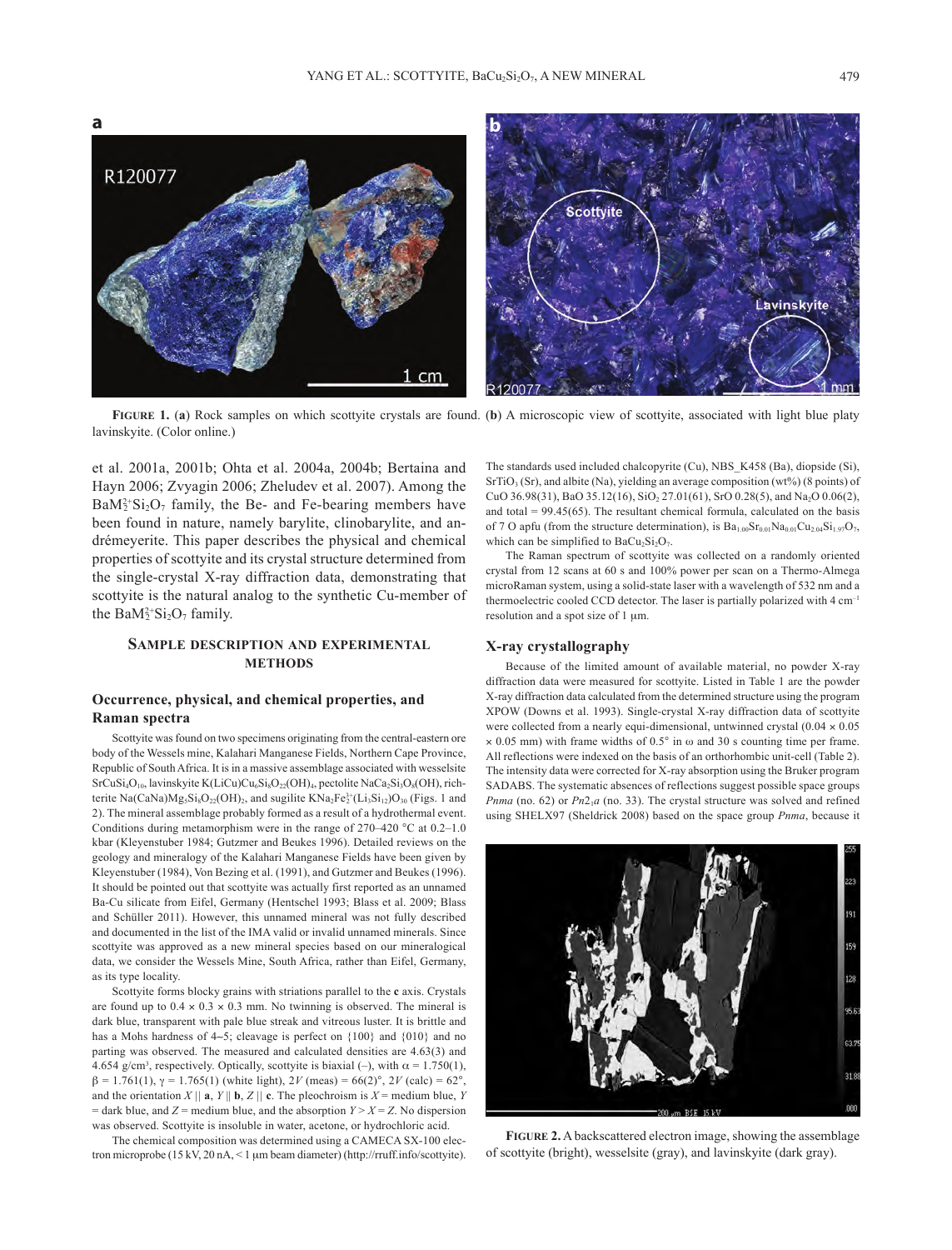**Table 1.** Calculated powder X-ray diffraction data for scottyite

| Intensity      | $d_{\text{calc}}$ | h k I      |
|----------------|-------------------|------------|
| 51.70          | 6.5862            | 020        |
| 1.46           | 6.1053            | 0 1 1      |
| 4.92           | 4.8598            | 101        |
| 21.96          | 3.9105            | 121        |
| 1.50           | 3.7029            | 031        |
| 2.03           | 3.3173            | 210        |
| 10.74<br>16.92 | 3.2931            | 040        |
| 5.41           | 3.0782<br>3.0690  | 102<br>201 |
| 63.84          | 3.0527            | 022        |
| 100.00         | 3.0406            | 220        |
| 5.41           | 2.9975            | 112        |
| 2.09           | 2.9889            | 211        |
| 12.31          | 2.7887            | 122        |
| 11.74          | 2.7818            | 221        |
| 51.65          | 2.7262            | 141        |
| 3.38           | 2.5205            | 132        |
| 10.71          | 2.5154            | 2 3 1      |
| 1.94           | 2.4608            | 051        |
| 37.15          | 2.4299            | 202        |
| 1.05<br>5.44   | 2.3896<br>2.3805  | 212<br>042 |
| 16.44          | 2.3748            | 240        |
| 4.61           | 2.3161            | 151        |
| 1.56           | 2.2797            | 222        |
| 3.74           | 2.2626            | 013        |
| 2.99           | 2.2488            | 142        |
| 2.95           | 2.2452            | 241        |
| 1.42           | 2.1954            | 060        |
| 1.18           | 2.1690            | 301        |
| 1.96           | 2.1486            | 113        |
| 2.15           | 2.1261            | 232        |
| 2.02           | 2.0888            | 250        |
| 4.78           | 2.0676            | 123        |
| 4.27           | 2.0602            | 3 2 1      |
| 5.06<br>20.52  | 2.0007            | 161<br>242 |
| 1.20           | 1.9552<br>1.9510  | 1 3 3      |
| 2.18           | 1.9080            | 203        |
| 2.43           | 1.9043            | 302        |
| 5.18           | 1.8847            | 3 1 2      |
| 12.93          | 1.8514            | 062        |
| 15.11          | 1.8487            | 260        |
| 2.53           | 1.8294            | 322        |
| 3.04           | 1.8165            | 143        |
| 5.90           | 1.8114            | 3 4 1      |
| 6.35           | 1.7874            | 162        |
| 2.24           | 1.7499            | 2 3 3      |
| 4.88           | 1.7225            | 004        |
| 7.82<br>6.96   | 1.7139<br>1.6706  | 400<br>104 |
| 4.51           | 1.6573            | 114        |
| 2.72           | 1.6485            | 342        |
| 11.99          | 1.6466            | 080        |
| 4.77           | 1.6290            | 262        |
| 10.00          | 1.6193            | 124        |
| 3.70           | 1.6126            | 4 2 1      |
| 1.18           | 1.5614            | 134        |
| 2.11           | 1.5461            | 163        |
| 2.64           | 1.5453            | 253        |
| 5.94           | 1.5430            | 361        |
| 2.92           | 1.5203            | 440        |
| 4.65           | 1.4987            | 224        |
| 9.34           | 1.4945            | 4 2 2      |
| 6.31           | 1.4899            | 144        |
| 7.26           | 1.4846            | 441        |
| 1.11<br>10.60  | 1.4556<br>1.4536  | 073<br>343 |
| 3.65           | 1.4519            | 182        |
| 1.19           | 1.4386            | 362        |
| 3.42           | 1.3943            | 244        |
| 2.79           | 1.3909            | 442        |
| 1.63           | 1.3755            | 304        |
| 2.46           | 1.3681            | 3 1 4      |
| 14.20          | 1.3631            | 282        |
| 4.20           | 1.3465            | 3 2 4      |

**Table 2.** Summary of crystal data and refinement results for scottyite and synthetic BaCu<sub>2</sub>Si<sub>2</sub>O<sub>7</sub>

|                                              | Scottyite    | Synthetic BaCu <sub>2</sub> Si <sub>2</sub> O <sub>7</sub> |
|----------------------------------------------|--------------|------------------------------------------------------------|
| Ideal chemical formula                       | $BaCu2Si2O7$ | BaCu <sub>2</sub> Si <sub>2</sub> O <sub>7</sub>           |
| Crystal symmetry                             | Orthorhombic | Orthorhombic                                               |
| Space group                                  | Pnma (no.62) | Pnma (no.62)                                               |
| a (Å)                                        | 6.8556(2)    | 6.866(2)                                                   |
| b (Å)                                        | 13.1725(2)   | 13.190(3)                                                  |
| c (Å)                                        | 6.8901(1)    | 6.909(2)                                                   |
| $V(\AA^3)$                                   | 622.21(6)    | 627.7(3)                                                   |
| Z                                            | 4            | 4                                                          |
| $\rho_{cal}$ (g/cm <sup>3</sup> )            | 4.654        | 4.592                                                      |
| λ (Å, MoΚα)                                  | 0.71073      | 0.71069                                                    |
| $\mu$ (mm <sup>-1</sup> )                    | 13.41        | 13.75                                                      |
| 20 range for data collection                 | ≤65.12       | 60.0                                                       |
| No. reflections collected                    | 4887         |                                                            |
| No. independent reflections                  | 1180         |                                                            |
| No. reflections with $1 > 2\sigma(l)$        | 1065         | 1039                                                       |
| No. parameters refined                       | 59           | 59                                                         |
| $R_{\text{int}}$                             | 0.023        | 0.028                                                      |
| Final $R_1$ , wR, factors $[1 > 2\sigma(l)]$ | 0.017, 0.040 | 0.031, 0.037                                               |
| Final $R_1$ , w $R_2$ factors (all data)     | 0.021, 0.041 |                                                            |
| Goodness-of-fit                              | 1.074        |                                                            |
| Reference                                    | This study   | Janczak et al. (1990)                                      |

yielded better refinement statistics in terms of bond lengths and angles, atomic displacement parameters, and *R* factors. The positions of all atoms were refined with anisotropic displacement parameters. During the structure refinements, the ideal chemistry was assumed, as the overall effects of the trace amounts of other elements (Sr and Na) on the final structure results are negligible. Final coordinates and displacement parameters of atoms in scottyite are listed in Table 3, and selected bond-distances in Table 4.  $(A \text{ CIF}^1 \text{ is on deposit.})$ 

#### **Discussion**

## **Crystal structure**

Scottyite is identical with synthetic BaCu<sub>2</sub>Si<sub>2</sub>O<sub>7</sub> (Janczak et al. 1990; Yamada et al. 2001a) and isostructural with BaCu<sub>2</sub>Ge<sub>2</sub>O<sub>7</sub> (Oliveira 1993; Yamada et al. 2001a). Our structure data agree well with those determined for synthetic  $BaCu<sub>2</sub>Si<sub>2</sub>O<sub>7</sub>$  by Janczak et al. (1990) using single-crystal X-ray diffraction (Tables 2 and 4). The structure of scottyite is based on a tetrahedral framework consisting of  $SiO<sub>4</sub>$  and  $CuO<sub>4</sub>$  tetrahedra. The CuO<sub>4</sub> tetrahedra are considerably flattened and share corners to form chains parallel to the **c** axis. The chains are interlinked by the  $Si<sub>2</sub>O<sub>7</sub>$  dimers oriented parallel to the **b** axis. The  $Ba^{2+}$  cations are in the framework channels (Fig. 3). The Cu-O-Cu angle within the CuO<sub>4</sub> tetrahedral chain is  $124.49^\circ$ , which is responsible for the antiferromagnetic coupling in  $BaCu<sub>2</sub>Si<sub>2</sub>O<sub>7</sub>$  (Yamada et al. 2001a).

The  $Ba^{2+}$  cation in scottyite is bonded to seven O atoms within 3.0 Å in an irregular coordination. The next two nearest O atoms (O4) are 3.263 Å away. The bond-valence sum for  $Ba^{2+}$ , calculated using the parameters given by Brese and O'Keeffe (1991), is only 1.69 v.u. (Table 5), indicating that it is significantly under-bonded (Table 5). In contrast, the  $Ba^{2+}$  cations in effenbergerite are bonded to eight O atoms in a distorted cube coordination with a bond-valence sum of 1.95 v.u. (Chakoumakos et al. 1993; Giester and Rieck 1994). The  $Cu<sup>2+</sup>$  cations

<sup>&</sup>lt;sup>1</sup> Deposit item AM-13-030, CIF. Deposit items are available two ways: For a paper copy contact the Business Office of the Mineralogical Society of America (see inside front cover of recent issue) for price information. For an electronic copy visit the MSA web site at http://www.minsocam.org, go to the *American Mineralogist* Contents, find the table of contents for the specific volume/issue wanted, and then click on the deposit link there.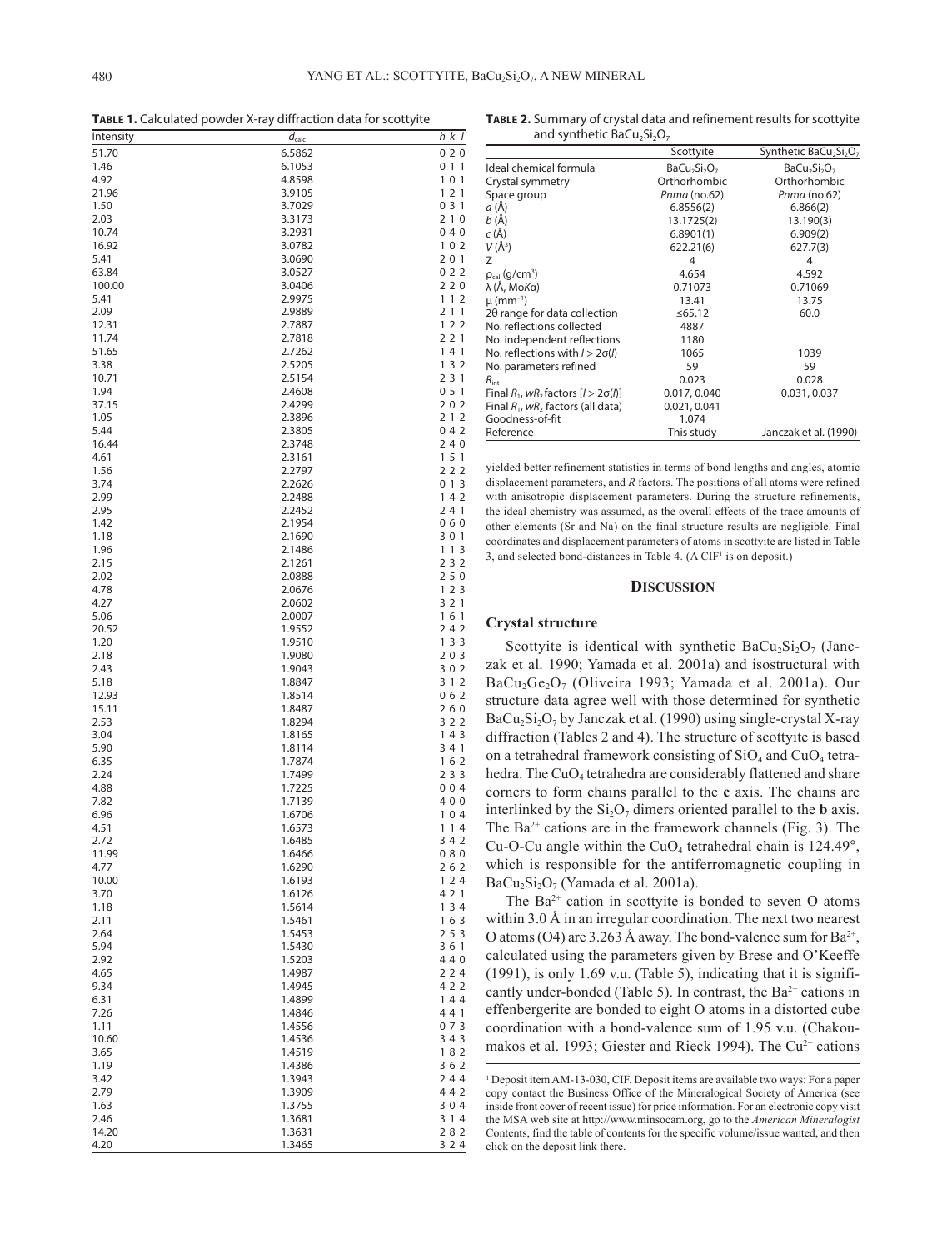**Table 3.** Coordinates and displacement parameters of atoms in scottyite

| Atom           |            |            |            | $U_{eq}$   | $U_{11}$  | $U_{22}$  | $U_{33}$  | $U_{23}$     | $U_{13}$     | $U_{12}$     |
|----------------|------------|------------|------------|------------|-----------|-----------|-----------|--------------|--------------|--------------|
| Ba             | 0.01303(2) | 1/4        | 0.45688(3) | 0.00970(5) | 0.0089(1) | 0.0108(1) | 0.0095(1) |              | $-0.0008(1)$ |              |
| Cu             | 0.27762(4) | 0.00417(2) | 0.20631(4) | 0.00714(6) | 0.0089(1) | 0.0057(1) | 0.0068(1) | $-0.0008(1)$ | $-0.0023(1)$ | 0.0014(1)    |
| Si             | 0.49765(7) | 0.13406(5) | 0.52716(8) | 0.0057(1)  | 0.0066(2) | 0.0047(2) | 0.0057(3) | $-0.0000(2)$ | 0.0004(2)    | 0.00039(2)   |
| O <sub>1</sub> | 0.4044(3)  | 1/4        | 0.5167(3)  | 0.0087(4)  | 0.0084(9) | 0.0057(9) | 0.0120(9) |              | $-0.0004(8)$ |              |
| O <sub>2</sub> | 0.1725(2)  | 0.1337(1)  | 0.1306(2)  | 0.0104(3)  | 0.0122(6) | 0.0068(7) | 0.0122(7) | $-0.0003(6)$ | $-0.0053(6)$ | 0.0022(5)    |
| O <sub>3</sub> | 0.5590(2)  | 0.1121(1)  | 0.7486(2)  | 0.0111(3)  | 0.0152(7) | 0.0098(7) | 0.0083(7) | $-0.0017(6)$ | $-0.0031(6)$ | 0.0048(6)    |
| O <sub>4</sub> | 0.3173(2)  | 0.0596(1)  | 0.4658(2)  | 0.0078(3)  | 0.0105(6) | 0.0076(7) | 0.0053(6) | $-0.0010(5)$ | 0.0007(5)    | $-0.0022(5)$ |

**Table 4.** Selected bond distances (Å) in scottyite and synthetic **Table 5.** Calculated bond-valence sums for scottyite BaCu<sub>2</sub>Si<sub>2</sub>O<sub>7</sub>

|                                  | Scottyite | Synthetic BaCu <sub>2</sub> Si <sub>2</sub> O <sub>7</sub> |
|----------------------------------|-----------|------------------------------------------------------------|
| Ba-O1                            | 2.715(2)  | 2.713(5)                                                   |
| Ba-O <sub>2</sub> x <sub>2</sub> | 2.857(2)  | 2.863(3)                                                   |
| Ba-O <sub>2</sub> x <sub>2</sub> | 2.932(2)  | 2.932(3)                                                   |
| $Ba-O3$                          | 2.741(2)  | 2.749(3)                                                   |
| Avg.                             | 2.825     | 2.830                                                      |
| $Cu-O2$                          | 1.924(2)  | 1.930(3)                                                   |
| $Cu-O3$                          | 1.923(2)  | 1.926(2)                                                   |
| $Cu-O4$                          | 1.950(2)  | 1.956(2)                                                   |
| $Cu-O4$                          | 1.968(2)  | 1.973(3)                                                   |
| Avg.                             | 1.941     | 1.946                                                      |
| $Si-O1$                          | 1.657(1)  | 1.662(2)                                                   |
| $Si-O2$                          | 1.618(2)  | 1.619(4)                                                   |
| $Si-O3$                          | 1.609(2)  | 1.610(4)                                                   |
| $Si-O4$                          | 1.634(2)  | 1.635(3)                                                   |
| Avg.                             | 1.630     | 1.632                                                      |



**Figure 3.** Crystal structure of scottyite. (Color online.)

in both scottyite and effenbergerite, however, exhibit a similar, nearly planar square coordination. The difference between the Cu coordinations in the two minerals is that the four O atoms bonded to  $Cu^{2+}$  in effenbergerite lie in the same plane, with  $Cu^{2+}$  slightly (0.67 Å) off the plane (Giester and Rieck 1994), whereas they form a markedly flattened tetrahedron in scottyite. The similar planar or nearly planar square coordinations for Cu2+ have also been observed in other synthetic Ba-Cu-silicates, such as  $I\overline{4}m2$  BaCuSi<sub>2</sub>O<sub>6</sub> (Finger et al. 1989), as well as  $I4_1/acd$ and *I4/mmm* BaCuSi<sub>2</sub>O<sub>6</sub> (Sparta and Roth 2004).

The Si-O-Si angle within the  $Si<sub>2</sub>O<sub>7</sub>$  dimer in scottyite is 134.3°, which is the second largest in the  $BaM_2^{2+}Si_2O_7$  group,

|           | O <sub>1</sub>          | O <sub>2</sub>                                               | O <sub>3</sub>               | O <sub>4</sub> | Sum   |
|-----------|-------------------------|--------------------------------------------------------------|------------------------------|----------------|-------|
| Ba        | 0.317                   | $0.216 \times 2 \rightarrow$<br>$0.176 \times 2 \rightarrow$ | $0.296 \times 2 \rightarrow$ |                | 1.693 |
| Cu        |                         | 0.516                                                        | 0.517                        | 0.481<br>0.458 | 1.972 |
| Si<br>Sum | $0.915\times2$<br>2.147 | 1.016<br>1.924                                               | 1.041<br>1.854               | 0.973<br>1.912 | 3.945 |

only smaller than that in clinobarylite (138.5°) (Table 6). However, an examination of the clinobarylite structure (Krivovichev et al. 2004) reveals a peculiar feature: the  $Si-O<sub>br</sub>$  (bridging O atom) distance (1.597 Å) is significantly shorter than the Si- $O<sub>nbr</sub>$  (non-bridging O atoms) distances (1.619–1.631 Å). This contradicts the previous observations for disilicate compounds (e.g., Lin et al. 1999; Fleet and Liu 2001; Kolitsch et al. 2009), including all other compounds in the  $BaM_2^2-Si_2O_7$  group. Our redetermination of the clinobarylite structure with a crystal from the type locality (Khibiny Massif, Kola Peninsula, Rassia) confirmed its true space group  $Pmn2_1 (R_1 = 0.011$  and  $R_w = 0.026$ ), as that reported by Krivovichev et al. (2004), but yielded the Si-O<sub>br</sub> length of 1.657(1) Å and the Si-O-Si angle of  $128.82(8)^\circ$ (Di Domizio et al. 2012). Regardless, the Si-O-Si angles for the compounds in the  $BaM_2^2-Si_2O_7$  group are among the smallest of disilicate materials, which generally exhibit Si-O-Si angles ranging from 120 to 180° (Lin et al. 1999; Fleet and Liu 2001; Kolitsch et al. 2009 and references therein).

There is a strong resemblance in the structural topology among the  $BaM_2^{2+}Si_2O_7$  compounds, despite their diverse structural symmetries (Table 6): they are all composed of cornershared MO<sub>4</sub> tetrahedral chains that are interlinked by  $Si<sub>2</sub>O<sub>7</sub>$ tetrahedral dimers and  $Ba^{2+}$  cations. The major differences among these compounds consist in the relative arrangements of  $Ba^{2+}$  and  $Si<sub>2</sub>O<sub>7</sub>$  with respect to the MO<sub>4</sub> tetrahedral chains, thus giving rise to different coordination environments around  $Ba^{2+}$ and  $M^{2+}$ . For example, the Ba<sup>2+</sup> cation is only coordinated by five O atoms in high-temperature  $Ccm2_1 BaZn_2Si_2O_7$ , but seven in scottyite, and nine in barylite and clinobarylite. Moreover, there is only one type of symmetrically distinct  $MO<sub>4</sub>$  tetrahedra in scottyite, barylite, clinobarylite, and high-temperature  $Ccm2<sub>1</sub> BaZn<sub>2</sub>Si<sub>2</sub>O<sub>7</sub>$ , but two in andrémeyerite, and three in  $C2/c$ compounds in the  $BaM_2^2-Si_2O_7$  group.

#### **Raman spectra**

The Raman spectrum of scottyite is plotted in Figure 4, along with the spectra of barylite and clinobarylite (R060620 and R060606, respectively, from the RRUFF Project) for comparison. Based on previous experimental and theoretical Raman spectroscopic studies on various disilicate compounds (e.g., Sharma et al. 1988; Fleet and Henderson 1997; Makreski et al. 2007; Kaminskii et al. 2011; Becker et al. 2012), we made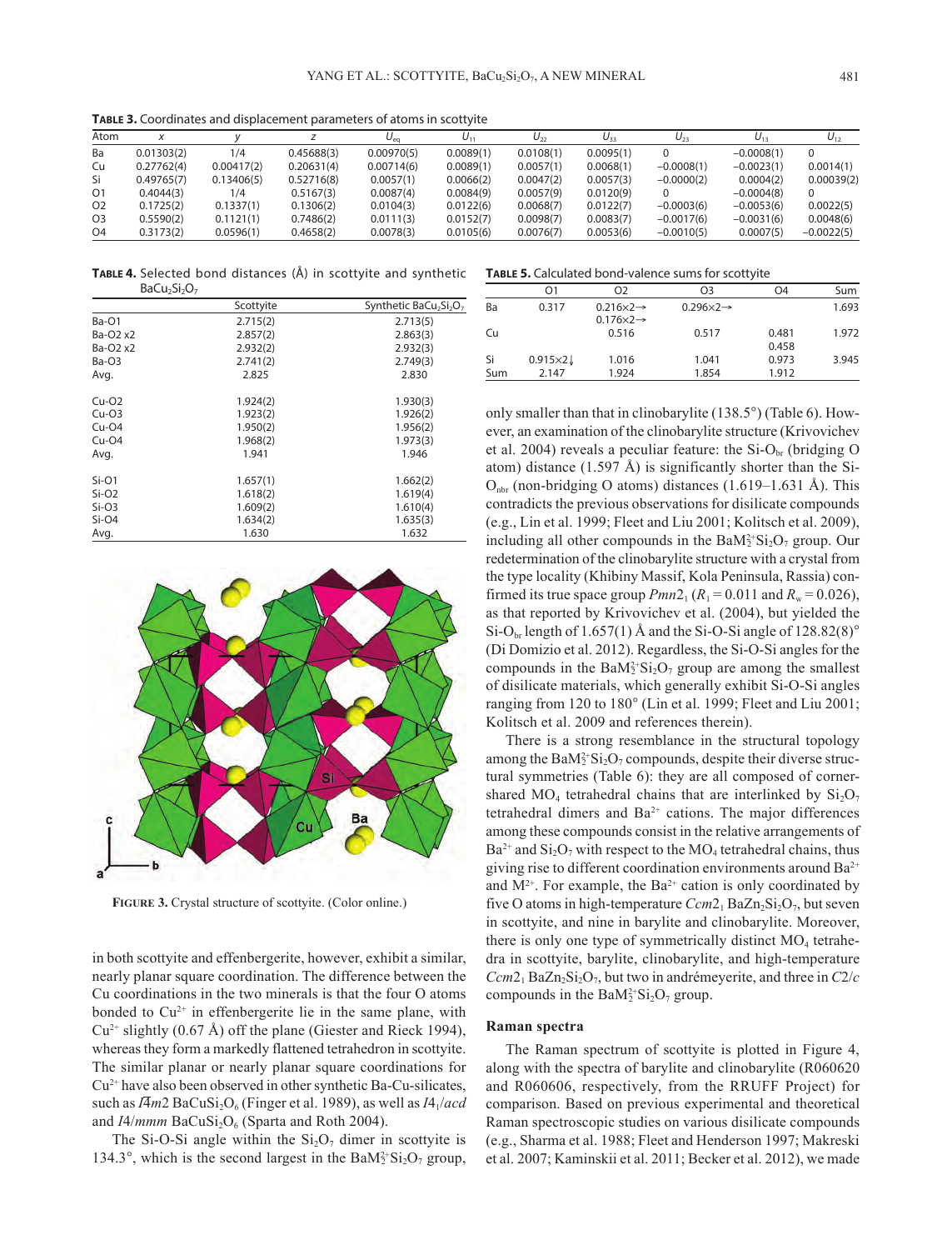|               | Chemical formula Space group                             |                    |        | Unit-cell parameters |          |             | $Si-O-Si$ ( $\circ$ ) | Ba-coordination                                                                                                                                                            | Reference |
|---------------|----------------------------------------------------------|--------------------|--------|----------------------|----------|-------------|-----------------------|----------------------------------------------------------------------------------------------------------------------------------------------------------------------------|-----------|
|               |                                                          |                    | a (Å)  | $b(\AA)$             | $c(\AA)$ | $\beta$ (°) |                       |                                                                                                                                                                            |           |
| Scottyite     | $BaCu2Si2O7$                                             | Pnma               | 6.8556 | 13.1725              | 6.8901   |             | 134.3                 |                                                                                                                                                                            | (1)       |
| Barylite      | BaBe <sub>2</sub> Si <sub>2</sub> O <sub>7</sub>         | Pnma               | 9.820  | 11.670               | 4.690    |             | 128.6                 | 9                                                                                                                                                                          | (2)       |
| Clinobarylite | $BaBe2Si2O7$                                             | Pmn2 <sub>1</sub>  | 11.650 | 4.922                | 4.674    |             | 138.5                 | 9                                                                                                                                                                          | (3)       |
| Clinobarylite | $BaBe2Si2O7$                                             | Pnm2               | 4.9175 | 11.6491              | 4.6746   |             | 128.8                 | 9                                                                                                                                                                          | (9)       |
| Andremeyerite | BaFe <sub>2</sub> Si <sub>2</sub> O <sub>7</sub>         | P2 <sub>1</sub> /c | 7.488  | 13.785               | 7.085    | 118.23      | 127.2                 |                                                                                                                                                                            | (4)       |
| Synthetic     | $BaCo2Si2O7$                                             | C2/c               | 7.2131 | 12.781               | 13.762   | 90.299      | 124.5                 | 8                                                                                                                                                                          | (5)       |
| Synthetic     | $BaMq2Si2O7$                                             | C2/c               | 7.2455 | 12.7138              | 13.7481  | 90.211      | 125.2                 |                                                                                                                                                                            | (6)       |
| Synthetic     | $BaMn2Si2O7$                                             | C2/c               | 7.2953 | 12.9632              | 14.0321  | 90.248      | no data               |                                                                                                                                                                            | (7)       |
| Synthetic     | $BaZn2Si2O7 - 25°C$                                      | C2/c               | 7.2782 | 12.8009              | 13.6869  | 90.093      | 124.8                 | 8                                                                                                                                                                          | (8)       |
| Synthetic     | BaZn <sub>2</sub> Si <sub>2</sub> O <sub>7</sub> -280 °C | Ccm <sub>2</sub>   | 7.6199 | 13.0265              | 6.7374   |             | 131.7                 |                                                                                                                                                                            | (8)       |
|               |                                                          |                    |        |                      |          |             |                       | Notes: The a and b axis for clinobarylite were switched in our structure refinement to facilitate a direct comparison with the unit-cell setting for barylite. References: |           |

**TABLE 6.** Comparison of crystallographic data for BaM<sub>2</sub>Si<sub>2</sub>O<sub>7</sub>-type minerals and compounds

*Notes:* The *a* and *b* axis for clinobarylite were switched in our structure refinement to facilitate a direct comparison with the unit-cell setting for barylite. References: (1) This work; (2) Robinson and Fang (1977); (3) Krivovichev et al. (2004); (4) Cannillo et al. (1988); (5) Adams and Layland (1996); (6) Park and Choi (2009); (7) Lu et al. (2000); (8) Lin et al. (1999); (9) Di Domizio et al. (2012).

a tentative assignment of major Raman bands for scottyite (Table 7). Evidently, the Raman spectra of scottyite, barylite, and clinobarylite are quite similar. In general, they can be divided into four regions. Region 1, between 800 and 1100 cm<sup>-1</sup>, contains bands attributable to the Si-O symmetric and antisymmetric stretching vibrations ( $v_1$  and  $v_3$  modes) within the SiO4 tetrahedra. Region 2, between 660 and 700 cm–1, includes bands resulting from the  $Si-O<sub>br</sub>-Si$  bending vibrations within the  $Si<sub>2</sub>O<sub>7</sub>$  tetrahedral dimers. Major bands in region 3, ranging from 420 to 660 cm<sup>-1</sup>, are ascribed to the O-Si-O symmetric and anti-symmetric bending vibrations ( $v_2$  and  $v_4$  modes) within the  $SiO_4$  tetrahedra. The bands in region 4, below 420 cm<sup>-1</sup>, are mainly associated with the rotational and translational modes of SiO4 tetrahedra, as well as the Cu-O interactions and lattice vibrational modes.

One of the noticeable features in Figure 4 is that the wavenumbers of the bands due to the  $Si-O<sub>br</sub>-Si$  bending mode for barylite and clinobarylite are nearly identical (∼685 cm–1), indicating that the Si-O<sub>br</sub> bond lengths and the Si-O<sub>br</sub>-Si angles in these two minerals are comparable. This is indeed the case. The  $Si-O<sub>br</sub>$  distance and the Si-O<sub>br</sub>-Si angle are 1.657 Å and 128.59°, respectively, in barylite (Robinson and Fang 1977), and 1.657 Å and 128.82° in clinobarylite (Di Domizio et al. 2012). For scottyite, the corresponding band occurs at a wavenumber  $(674)$ cm–1) smaller than that for barylite or clinobarylite. This shift is mostly related to the larger  $Si-O<sub>br</sub>-Si$  angle in scottyite, as the  $Si-O<sub>br</sub>$  bond length in scottyite is identical to that in barylite or clinobarylite. A similar correlation between the positions of the bands stemming from the  $Si-O<sub>br</sub>-Si$  bending vibrations and the  $Si-O<sub>br</sub>-Si$  angles has also been observed in chain silicates with the same or similar structures (Huang et al. 2000 and references therein).

### **Ba-Sr distribution between scottyite and wesselsite**

As shown in Figure 2, scottyite is intimately associated with wesselsite and lavinskyite. The chemical composition



**Figure 4.** Raman spectra of scottyite, barylite, and clinobarylite. The spectra are shown with vertical offset for more clarity.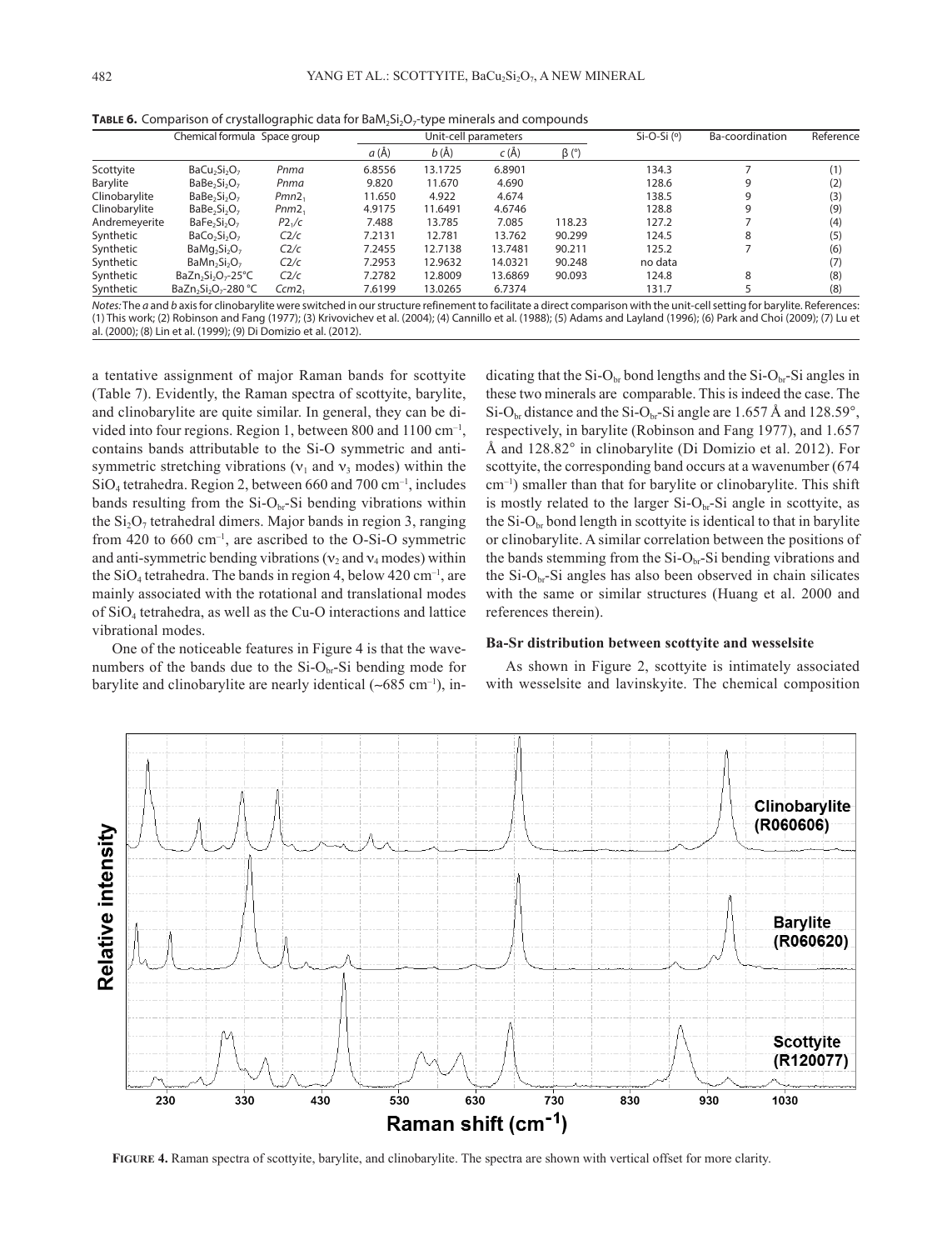**Table 7.** Tentative assignments of major Raman bands for scottyite

| Bands $(cm-1)$ | Intensity                | Assignment                                          |
|----------------|--------------------------|-----------------------------------------------------|
| 1019, 958, 866 | Relatively weak          | $v_3$ (SiO <sub>4</sub> ) anti-symmetric stretching |
| 896            | Strong, sharp            | $v_1$ (SiO <sub>4</sub> ) symmetric stretching      |
| 675            | Strong, sharp            | Si-O-Si bending                                     |
| 612, 578, 560  | Relatively strong, sharp | $v_4$ (SiO <sub>4</sub> ) anti-symmetric bending    |
| 459            | Very strong, sharp       | $v_2$ (SiO <sub>4</sub> ) symmetric bending         |
| $<$ 420        | Strong to weak           | SiO <sub>4</sub> rotational modes, lattice vibra-   |
|                |                          | tional modes, and Cu-O interactions                 |

of wesselsite in our sample, determined under the same experimental conditions as those for scottyite, is  $(Sr_{0.98}Ba_{0.04})_{\Sigma=1.02}$  $Cu<sub>1.05</sub>Si<sub>3.97</sub>O<sub>10</sub>$  (the average of 10 analysis points). Wesselsite is isostructural with effenbergerite ( $BaCuSi<sub>4</sub>O<sub>10</sub>$ ) (Chakoumakos et al. 1993; Giester and Rieck 1994, 1996), and a complete solid solution between them,  $(Sr, Ba)CuSi<sub>4</sub>O<sub>10</sub>$ , has been observed experimentally (Knight et al. 2010). Very intriguingly, while wesselsite in our sample contains little Ba, scottyite contains essentially no Sr. Thus far, no compound with the composition  $SrCu<sub>2</sub>Si<sub>2</sub>O<sub>7</sub>$  has been reported. In fact, there is no documentation for any  $SrM_2Si_2O_7$  compounds. It then begs the question whether scottyite in particular and the  $BaM_2Si_2O_7$  compounds in general are capable of accommodating a significant amount of smaller  $Sr^{2+}$ . [The radii of Ba<sup>2+</sup> and  $Sr^{2+}$  in eightfold coordination are 1.42 and 1.26 Å, respectively (Shannon 1976).] As described above, the Ba<sup>2+</sup> cations in the Ba $M_2Si_2O_7$  compounds are situated in the cavities in the framework formed by the  $Si<sub>2</sub>O<sub>7</sub>$  dimers and the MO<sub>4</sub> tetrahedral chains. Conceivably, any substantial replacement of large  $Ba^{2+}$  by smaller  $Sr^{2+}$  would require, in addition to the other structural adjustments (such as the tilting or distortion of  $MO_4$  and/or  $SiO_4$  tetrahedra), further narrowing of the Si-O-Si angles in the  $Si<sub>2</sub>O<sub>7</sub>$  dimers to better satisfy the bonding environment for  $Sr^{2+}$ . This, however, would not be energetically favorable, because the Si-O-Si angles in the  $BaM_2Si_2O_7$  compounds are already among the smallest of disilicate materials. For scottvite, the  $Ba^{2+}$  cation is appreciably underbonded (Table 5), suggesting that the current framework is unable to provide it with a tighter bond environment through additional distortion. Accordingly, any sizable substitution of  $Sr<sup>2+</sup>$  for Ba<sup>2+</sup> would worsen the bonding energetics for this site and thus destabilize the entire structure. Nevertheless, we cannot rule out the possible existence of  $SrM_2Si_2O_7$  compounds at different conditions, such as under high pressures.

#### **Acknowledgments**

This study was funded by the Science Foundation Arizona.

#### **References cited**

- Adams, R.D. and Layland, R. (1996) Syntheses, structural analyses, and unusual magnetic properties of  $Ba_2CoSi_2O_7$  and  $BaCo_2Si_2O_7$ . Inorganic Chemistry, 35, 3492–3497.
- Barry, T.L. (1970) Luminescent properties of  $Eu^{2+}$  and  $Eu^{2+} + Mn^{2+}$  activated BaMg<sub>2</sub>Si<sub>2</sub>O<sub>7</sub>. Journal of Electrochemical Society, 117, 381–385.
- Becker, P. Libowitzky, E., Bohaty, L., Liebertz, J., Rhee, H., Eichler, H.-J., and Kaminskii, A.A. (2012) Temperature-dependent thermo-mechanical and Raman spectroscopy study of the SRS-active melilite-type crystal  $Ca<sub>2</sub>ZnSi<sub>2</sub>O<sub>7</sub>$ (hardystonite) at its incommensurate-commensurate phase transition. Physica status solidi (a), 209, 327–334.
- Bertaina, S. and Hayn, R. (2006) Exchange integrals and magnetization distribution in BaCu<sub>2</sub>X<sub>2</sub>O<sub>7</sub> (*X*=Ge,Si). Physical Review B, 73, 212409.
- Blass, G., Graf, H.-W., Kolitsch, U., and Sebold, D. (2009) The new finds from the volcanic Eifel (II). Mineralien-Welt, 20, 38–49 (in German).
- Blass, G., Schüller, E., and Schüller, W. (2011) "Unglaubliche" Kupfermine-

ralien aus der Vulkaneifel: Auf'm Kopp bei Neroth, Lapis, 22, 21–28, 90 (in German).

- Brese, N.E. and O'Keeffe, M. (1991) Bond-valence parameters for solids. Acta Crystallographica, B47, 192–197.
- Cannillo, E., Mazzi, F., and Rossi, G. (1988) Crystal structure of andremeyerite, BaFe(Fe,Mn,Mg)Si<sub>2</sub>O<sub>7</sub>. American Mineralogist, 73, 608-612.
- Chakoumakos, B.C., Fernandez-Baca, J.A., and Boatner, L.A. (1993) Refinement of the structures of the layer silicates  $MCuSi<sub>4</sub>O<sub>10</sub>$  (M=Ca,Sr,Ba) by Rietveld analysis of neutron powder diffraction data. Journal of Solid State Chemistry, 103, 105–113.
- Di Domizio, A.J., Downs, R.T., and Yang, H. (2012) Redetermination of clinobarylite, BaBe<sub>2</sub>Si<sub>2</sub>O<sub>7</sub>. Acta Crystallographica, E68, i78-i79.
- Downs, R.T., Bartelmehs, K.L., Gibbs, G.V., and Boisen, M.B. Jr. (1993) Interactive software for calculating and displaying X-ray or neutron powder diffractometer patterns of crystalline materials. American Mineralogist, 78, 1104–1107.
- Finger, L.W., Hazen, R.M., and Hemley, R.J. (1989)  $BaCuSi<sub>2</sub>O<sub>6</sub>$ : a new cyclosilicate with four-membered tetrahedral rings. American Mineralogist, 74, 952–955.
- Fleet, M.E. and Henderson, G.S. (1997) Structure-composition relations and Raman spectroscopy of high-pressure sodium silicates. Physics and Chemistry of Minerals, 24, 234–355.
- Fleet, M.E. and Liu, X. (2001) High-pressure rare earth disilicates  $REE_2Si_2O_7$ (REE = Nd, Sm, Eu, Gd): type K. Journal of Solid State Chemistry, 161, 166–172.
- Giester, G. and Rieck, B. (1994) Effenbergerite, BaCu[Si<sub>4</sub>O<sub>10</sub>], a new mineral from the Kalahari manganese field, South Africa: description and crystal structure. Mineralogical Magazine, 58, 663–670.
- $-(1996)$  Wesselsite, SrCu[Si<sub>4</sub>O<sub>10</sub>], a further new gillespite-group mineral from the Kalahari Manganese Field, South Africa. Mineralogical Magazine, 60, 795–798.
- Gutzmer, J. and Beukes, N.J. (1996) Mineral paragenesis of the Kalahari manganese field, South Africa. Ore Geology Reviews, 11, 405–428.
- Hentschel, G. (1993) Die Lavaströme der Graulai: eine neue Fundstelle in der Westeifel. Lapis, 12 (9), 11–23 (in German).
- Huang, E., Chen, C.H., Huang, T., Lin, E.H., and Xu, J.-A. (2000) Raman spectroscopic characteristics of Mg-Fe-Ca pyroxenes. American Mineralogist, 85, 473–479.
- Janczak, J., Kubiak, R., and Glowiak, T. (1990) Structure of barium copper pyrosilicate at 300 K. Acta Crystallographica, C46, 1383–1385.
- Kaminskii, A.A., Rhee, H., Lux, O., Eichler, H.J., Bohaty, L., Becker, P., Liebertz, J., Ueda, K., Shirakawa, A., Voltashev, V.V., Januza, J., Dong, J., and Stavrovskii, D.B. (2011) Many-phonon stimulated Raman scattering and related cascaded and cross-cascaded  $\chi$ <sup>(3)</sup>-nonlinear optical effects in melilite-type crystal Ca2ZnSi2O7. Laser Physics Letters, 8, 859–874.
- Kleyenstuber, A.S.E. (1984) The mineralogy of the manganese-bearing Hotazel Formation, of the Proterozoic Transvaal Sequence in Griqualand West, South Africa. South African Journal of Geology, 87, 257–272.
- Knight, K.S., Henderson, C.M.B., and Clark, S.M. (2010) Structural variations in the wesselsite-effenbergerite  $(Sr_{1x}Ba_xCuSi_4O_{10})$  solid solution. European Journal of Mineralogy, 22, 411–423.
- Kolitsch, U., Wierzbicka-Wieczorek, M., and Tillmanns, E. (2009) Crystal chemistry and topology of two flux-grown yttrium silicates,  $BaKYSi<sub>2</sub>O<sub>7</sub>$ and Cs<sub>3</sub>YSi<sub>8</sub>O<sub>19</sub>. Canadian Mineralogist, 47, 421-431.
- Krivovichev, S.V., Yakovenchuk, V.N., Armbuster, T., Mikhailova, Y., Pakhomovsky, Y.A. (2004) Clinobarylite, BaBe<sub>2</sub>Si<sub>2</sub>O<sub>7</sub>: structure refinement and revision of symmetry and physical properties. Neues Jahrbuch für Mineralogie Monatshefte, 2004, 373–384.
- Lin, J.H., Lu, G.X., Du, J., Su, M.Z., Loong, C.-K., and Richardson, J.W. Jr. (1999) Phase transition and crystal structures of  $BaZn<sub>2</sub>Si<sub>2</sub>O<sub>7</sub>$ . Journal of Physics and Chemistry of Solids, 60, 975–983.
- Lu, G.X., Yang, L.Q., and Lin, J.H. (2000) One-dimensional magnetic interaction in BaMn<sub>2</sub>Si<sub>2</sub>O<sub>7</sub>. Solid State Communications, 114, 113–116.
- Makreski, P., Jovanovski, G., Kaitner, B., Gajovic, A., and Biljan, T. (2007) Minerals from Macedonia XVII. Vibrational spectra of some sorosilicates. Vibrational Spectroscopy, 44, 162–170.
- Ohta, H., Okubo, S., Inagaki, Y., Hiroi, Z., Kikuchi, H. (2004a) Recent high field ESR studies of low-dimensional quantum spin systems in Kobe. Physica B, 346–347, 38–44.
- Ohta, H., Okubo, S., Fukuoka, D., Inagaki, Y., Kunimoto, T., Kimata, M., Koyama, K., Motokawa, M., Hiroi, Z. (2004b) Breather excitation observed by high-field ESR in one-dimensional antiferromagnet  $BaCu<sub>2</sub>(Si<sub>1-x</sub>Ge<sub>x</sub>)<sub>2</sub>O<sub>7</sub>$ (x=0.65). Journal of Magnetism and Magnetic Materials, 272–276, 929–930.
- Oliveira, J.A.S. (1993) Crystal-chemical investigations in the systems CuO-BaO-SiO<sub>2</sub>-GeO<sub>2</sub> and BaO-Rh<sub>2</sub>O<sub>3</sub>. Heidelberger Geowissenschaftliche Abhandlungen, 63, 1–185.
- Park, C.-H. and Choi, Y.-N. (2009) Crystal structure of  $BaMg_2Si_2O_7$  and  $Eu^{2+}$ luminescence. Journal of Solid State Chemistry, 182, 1884–1888.
- Robinson, P.D. and Fang, J.H. (1977) Barylite,  $BaBe<sub>2</sub>Si<sub>2</sub>O<sub>7</sub>$ : its space group and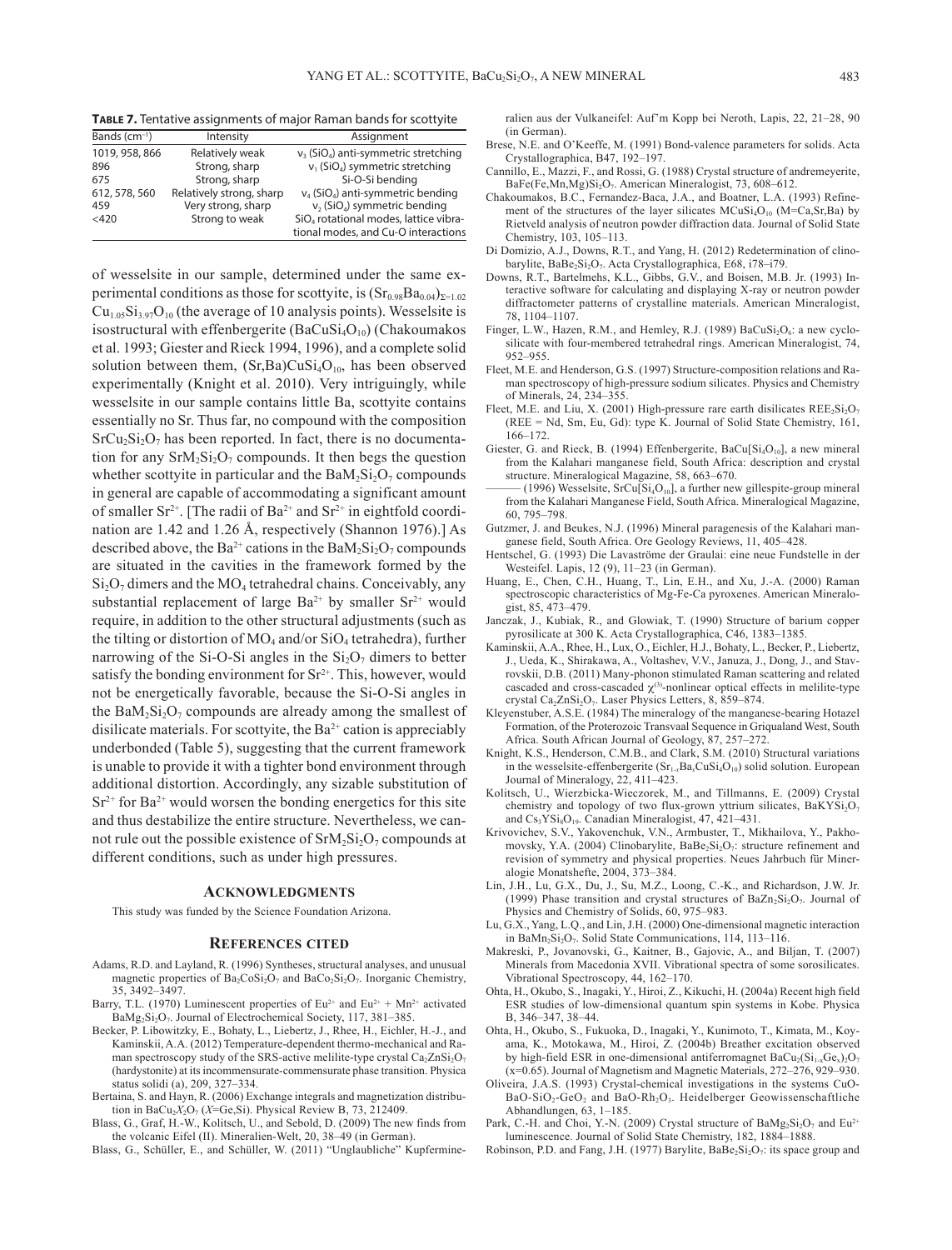crystal structure. American Mineralogist, 62, 167–169.

- Shannon, R.D. (1976) Revised effective ionic radii and systematic studies of interatomic distances in halides and chalcogenides. Acta Crystallographica, A32, 751–767.
- Sharma, S.K., Yoder, H.S. Jr., and Matson, D.W. (1988) Raman study of some melilites in crystalline and glassy states. Geochemica et Cosmochemica Acta, 52, 1961–1967.
- Sheldrick, G.M. (2008) A short history of *SHELX.* Acta Crystallographica, A64, 112–122.
- Sparta, K.M. and Roth, G. (2004) Reinvestigation of the structure of  $BaCuSi<sub>2</sub>O<sub>6</sub>$ —evidence for a phase transition at high temperature. Acta Crystallographica, B60, 491–495.
- Von Bezing, K.L., Dixon, R.D., Pohl, D., and Cavallo, G. (1991) The Kalahari Manganese Field, an update. Mineralogical Record, 22, 279–297.
- Yamada, T., Hiroi, Z., and Takano, M. (2001a) Spin-1/2 quantum antiferromagnetic chains with tunable superexchange interactions found in  $BaCu<sub>2</sub>(Si<sub>1-x</sub>)$ Ge<sub>x</sub>)<sub>2</sub>O<sub>7</sub>. Journal of Solid State Chemistry, 156, 101-109.
- Yamada, T., Takano, M., and Hiroi, Z. (2001b) Spin-1/2 quantum antiferromagnetic chains with adjustable superexchange interactions found in  $BaCu<sub>2</sub>(Si<sub>1-x</sub>)$ Ge<sub>x</sub>)<sub>2</sub>O<sub>7</sub>. Journal of Alloys and Compounds, 317-318, 171-176.
- Yao, G.Q., Lin, J.H., Zhang, L., Lu, G.X., Gong, M.L., and Su, M.Z. (1998) Luminescent properties of  $BaMg_2Si_2O_7:Eu^{2+}$ , Mn<sup>2+</sup>. Journal of Materials Chemistry, 8, 585–588.
- Zheludev, A., Masuda, T., Dhalenne, G., Revcolevschi, A., Frost, C., and Perring, T. (2007) Scaling of dynamic spin correlations in BaCu<sub>2</sub>(Si<sub>0.5</sub>Ge<sub>0.5</sub>)<sub>2</sub>O<sub>7</sub>. Physical Review B, 75, 054409.
- Zvyagin, A.A. (2006) Effect of doping on the magnetic ordering of quasi-one dimensional antiferromagnets. Low Temperature Physics, 32, 158–161.

Manuscript received August 18, 2012

- Manuscript accepted October 7, 2012
- Manuscript handled by Fernando Colombo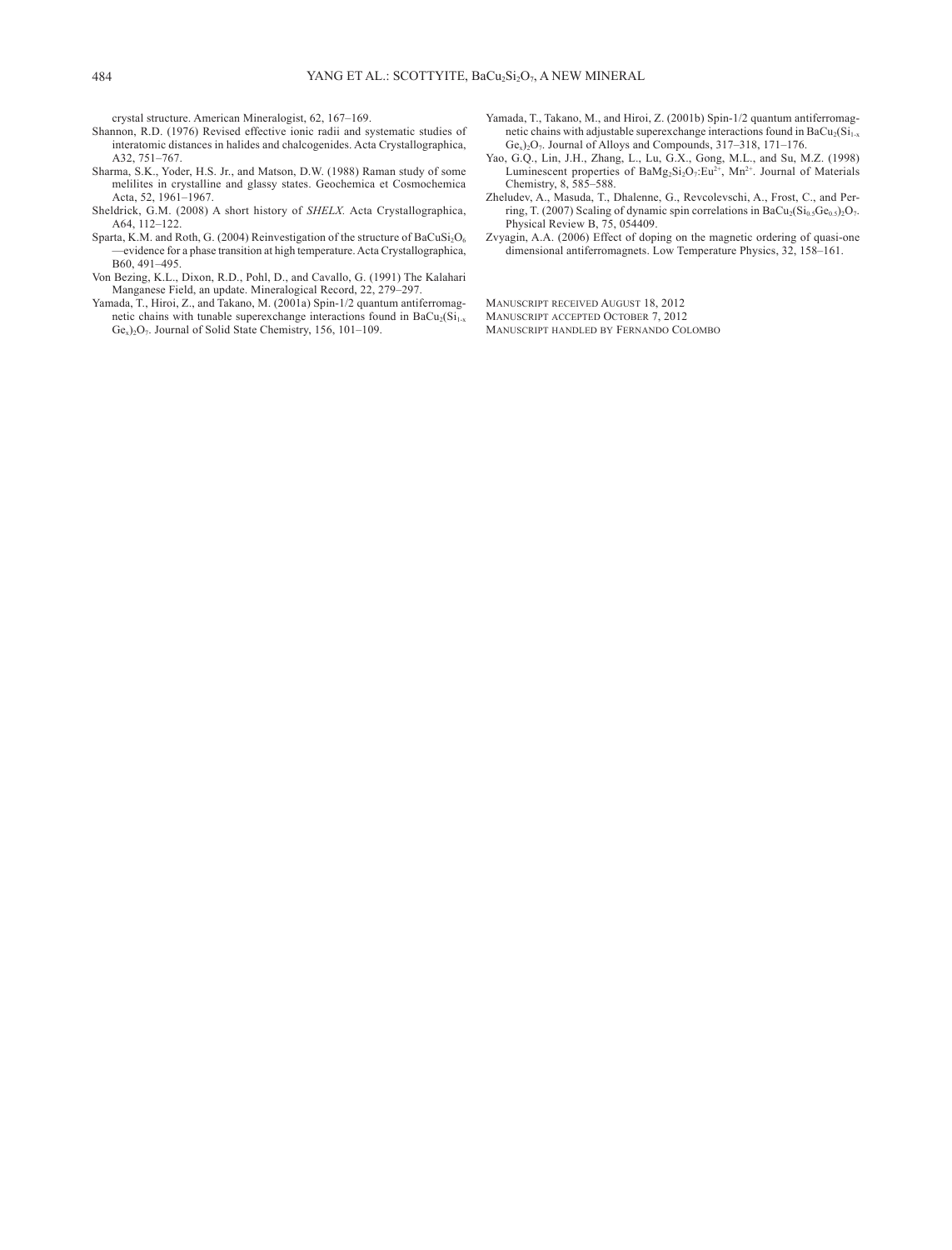data\_scott \_audit\_creation\_method SHELXL-97 \_chemical\_name\_systematic ; ? ; \_chemical\_name\_common ? \_chemical\_melting\_point ? \_chemical\_formula\_moiety ? \_chemical\_formula\_sum 'Ba Cu2 O7 Si2' \_chemical\_formula\_weight 432.60 loop\_ \_atom\_type\_symbol \_atom\_type\_description \_atom\_type\_scat\_dispersion\_real atom type scat dispersion imag \_atom\_type\_scat\_source  $\overline{10}$   $\overline{10}$   $\overline{0}$   $\overline{0}$   $\overline{0}$   $\overline{0}$   $\overline{0}$   $\overline{0}$   $\overline{0}$   $\overline{0}$   $\overline{0}$   $\overline{0}$   $\overline{0}$   $\overline{0}$   $\overline{0}$   $\overline{0}$   $\overline{0}$   $\overline{0}$   $\overline{0}$   $\overline{0}$   $\overline{0}$   $\overline{0}$   $\overline{0}$   $\overline{0}$   $\over$ 'International Tables Vol C Tables 4.2.6.8 and 6.1.1.4' 'Si' 'Si' 0.0817 0.0704 'International Tables Vol C Tables 4.2.6.8 and 6.1.1.4' 'Cu' 'Cu' 0.3201 1.2651 'International Tables Vol C Tables 4.2.6.8 and 6.1.1.4' 'Ba' 'Ba' -0.3244 2.2819 'International Tables Vol C Tables 4.2.6.8 and 6.1.1.4' \_symmetry\_cell\_setting ? \_symmetry\_space\_group\_name\_H-M ? loop\_ \_symmetry\_equiv\_pos\_as\_xyz 'x, y, z'  $'-x+1/2$ ,  $-y$ ,  $z+1/2$ '  $' -x$ ,  $y+1/2$ ,  $-z'$  $'x+1/2$ ,  $-y+1/2$ ,  $-z+1/2'$  $'$ -x, -y, -z'  $'x-1/2$ ,  $y$ ,  $-z-1/2'$ 'x, -y-1/2, z'  $y-x-1/2$ ,  $y-1/2$ ,  $z-1/2'$ \_cell\_length\_a 6.8556(2) cell length b  $13.1725(4)$  $\begin{array}{ccc} \multicolumn{3}{c}{} & \multicolumn{3}{c}{} & \multicolumn{3}{c}{} & \multicolumn{3}{c}{} & \multicolumn{3}{c}{} & \multicolumn{3}{c}{} & \multicolumn{3}{c}{} & \multicolumn{3}{c}{} & \multicolumn{3}{c}{} & \multicolumn{3}{c}{} & \multicolumn{3}{c}{} & \multicolumn{3}{c}{} & \multicolumn{3}{c}{} & \multicolumn{3}{c}{} & \multicolumn{3}{c}{} & \multicolumn{3}{c}{} & \multicolumn{3}{c}{} & \multicolumn{3}{c}{} & \multicolumn{3}{c}{} & \multicolumn$ \_cell\_angle\_alpha 90.00 \_cell\_angle\_beta 90.00 \_cell\_angle\_gamma 90.00  $cell$  volume 622.21(3) \_cell\_formula\_units\_Z 4 \_cell\_measurement\_temperature 293(2) \_cell\_measurement\_reflns\_used ? \_cell\_measurement\_theta\_min ?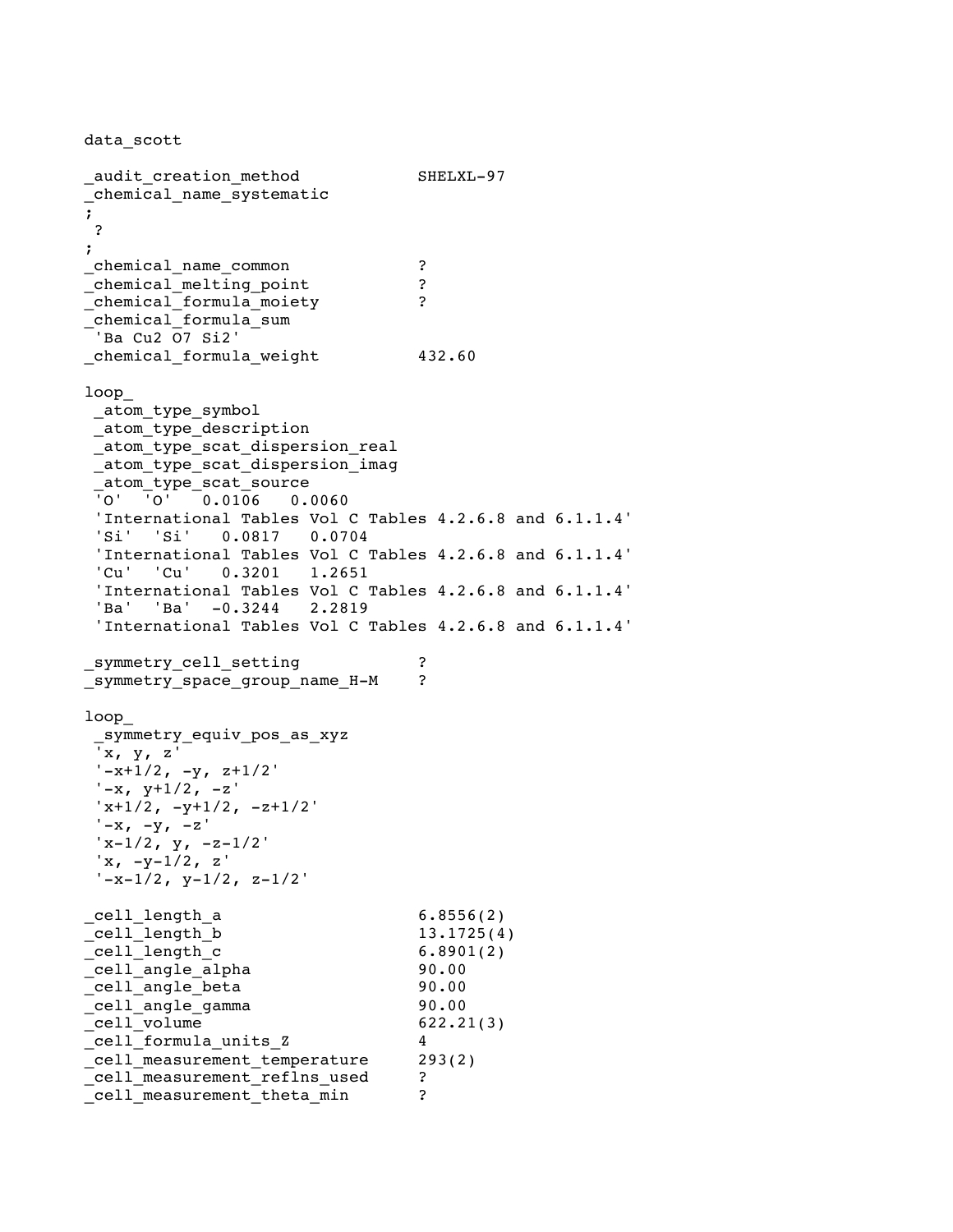```
_cell_measurement_theta_max ? 
_exptl_crystal_description ? 
exptl crystal colour ?
exptl_crystal_size_max ?
_exptl_crystal_size_mid ? 
_exptl_crystal_size_min ? 
exptl crystal density meas ?
exptl crystal density diffrn 4.618
exptl crystal density method 'not measured'
_exptl_crystal_F_000 792 
_exptl_absorpt_coefficient_mu 13.409 
_exptl_absorpt_correction_type ? 
_exptl_absorpt_correction_T_min ? 
_exptl_absorpt_correction_T_max ? 
_exptl_absorpt_process_details ? 
_exptl_special_details 
; 
? 
; 
_diffrn_ambient_temperature 293(2) 
diffrn radiation wavelength 0.71073
diffrn_radiation_type MoK\a
_diffrn_radiation_source 'fine-focus sealed tube' 
_diffrn_radiation_monochromator graphite 
_diffrn_measurement_device_type ? 
diffrn measurement method ?
diffrn detector area resol mean ?
diffrn_standards_number ?
_diffrn_standards_interval_count ? 
_diffrn_standards_interval_time ? 
diffrn_standards_decay_% ?
_diffrn_reflns_number 4887 
_diffrn_reflns_av_R_equivalents 0.0232 
diffrn reflns av sigmaI/netI 0.0196
_diffrn_reflns_limit_h_min -10 
_diffrn_reflns_limit_h_max 8 
diffrn reflns limit k min -19
_diffrn_reflns_limit_k_max 19 
diffrn_reflns_limit_l_min -10
_diffrn_reflns_limit_l_max 7 
_diffrn_reflns_theta_min 3.09 
_diffrn_reflns_theta_max 32.56 
reflns number total 1180
_reflns_number_gt 1065 
_reflns_threshold_expression >2sigma(I) 
_computing_data_collection ? 
_computing_cell_refinement ? 
_computing_data_reduction ? 
_computing_structure_solution 'SHELXS-97 (Sheldrick, 1990)' 
_computing_structure_refinement 'SHELXL-97 (Sheldrick, 1997)' 
computing molecular graphics ?
```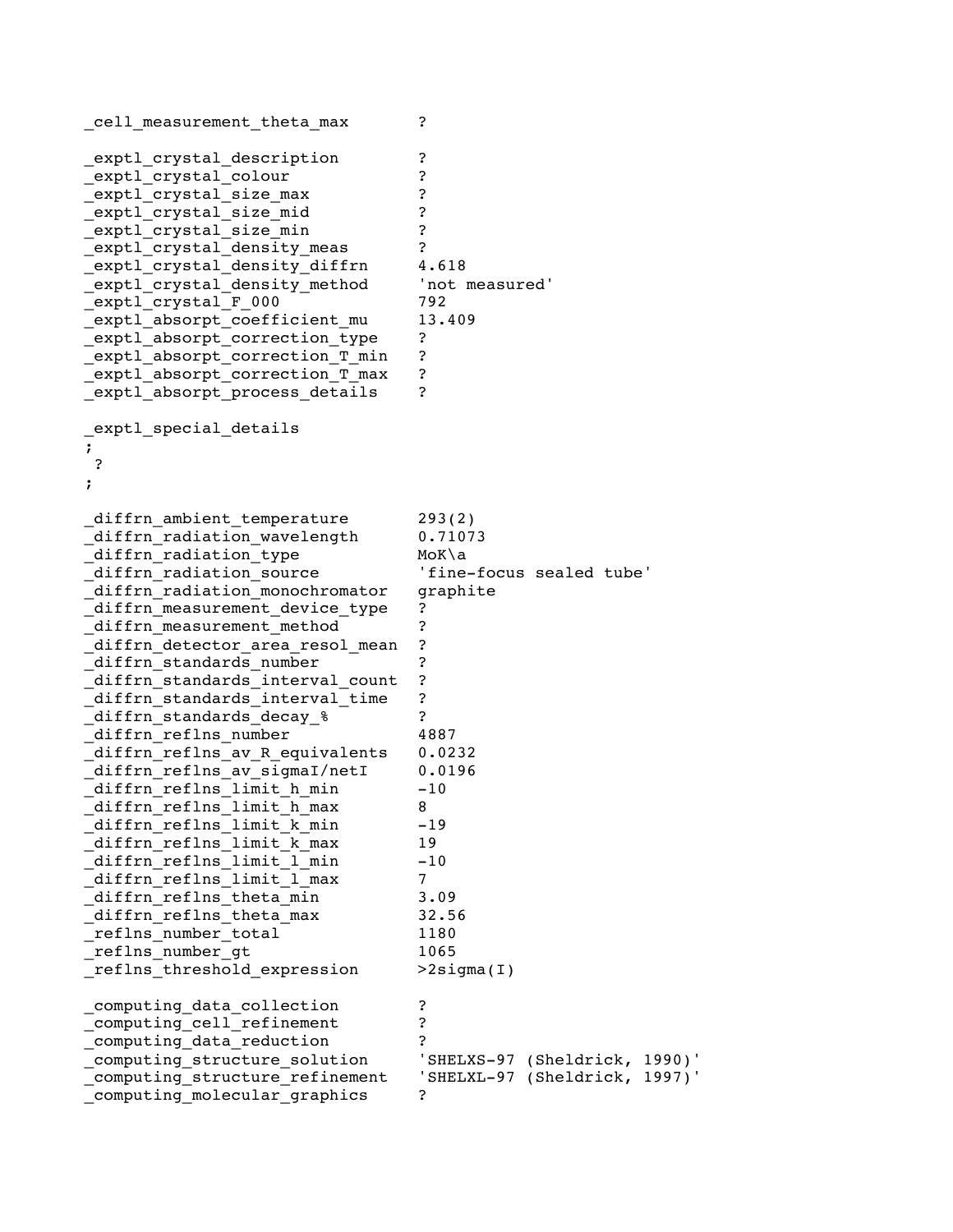\_computing\_publication\_material ?

\_refine\_special\_details

;

Refinement of F^2^ against ALL reflections. The weighted R-factor wR and goodness of fit S are based on F^2^, conventional R-factors R are based on F, with F set to zero for negative  $F^2$ . The threshold expression of  $F^2$  > 2sigma(F<sup> $\textdegree$ 2^) is used only for calculating R-factors(gt) etc. and is</sup> not relevant to the choice of reflections for refinement. R-factors based on  $F^2$  are statistically about twice as large as those based on F, and Rfactors based on ALL data will be even larger. ;

```
_refine_ls_structure_factor_coef Fsqd 
_refine_ls_matrix_type full 
_refine_ls_weighting_scheme calc 
_refine_ls_weighting_details 
 'calc w=1/[\n\sqrt{5^2/(Fo^2)^+(0.0212P)^2^+0.0000P}] where P=(Fo^2^+2Fc^2^+)/3'atom sites solution primary accordinect
atom sites solution secondary difmap
_atom_sites_solution_hydrogens geom 
_refine_ls_hydrogen_treatment mixed 
_refine_ls_extinction_method none 
refine 1s extinction coef ?
refine 1s number reflns 1180
_refine_ls_number_parameters 58 
_refine_ls_number_restraints 0 
_refine_ls_R_factor_all 0.0206 
refine ls R factor gt 0.0174refine ls wR factor ref 0.0407
_refine_ls_wR_factor_gt 0.0398 
_refine_ls_goodness_of_fit_ref 1.074 
_refine_ls_restrained_S_all 1.074 
_refine_ls_shift/su_max 0.000 
_refine_ls_shift/su_mean 0.000 
loop_ 
 _atom_site_label 
 _atom_site_type_symbol 
 _atom_site_fract_x 
 _atom_site_fract_y 
 _atom_site_fract_z 
 _atom_site_U_iso_or_equiv 
 _atom_site_adp_type 
 _atom_site_occupancy 
 atom site symetry multiplicity
 _atom_site_calc_flag 
 _atom_site_refinement_flags 
_atom_site_disorder_assembly 
 _atom_site_disorder_group 
Ba Ba 0.01303(2) 0.2500 0.45688(3) 0.00971(5) Uani 1 2 d S . . 
Cu Cu 0.27762(4) 0.004172(18) 0.20631(4) 0.00714(6) Uani 1 1 d . . .
Si Si 0.49765(7) 0.13406(5) 0.52716(8) 0.00567(11) Uani 1 1 d . . .
O1 O 0.4044(3) 0.2500 0.5167(3) 0.0087(4) Uani 1 2 d S . . 
O2 O 0.1725(2) 0.13369(11) 0.1306(2) 0.0104(3) Uani 1 1 d \ldots
```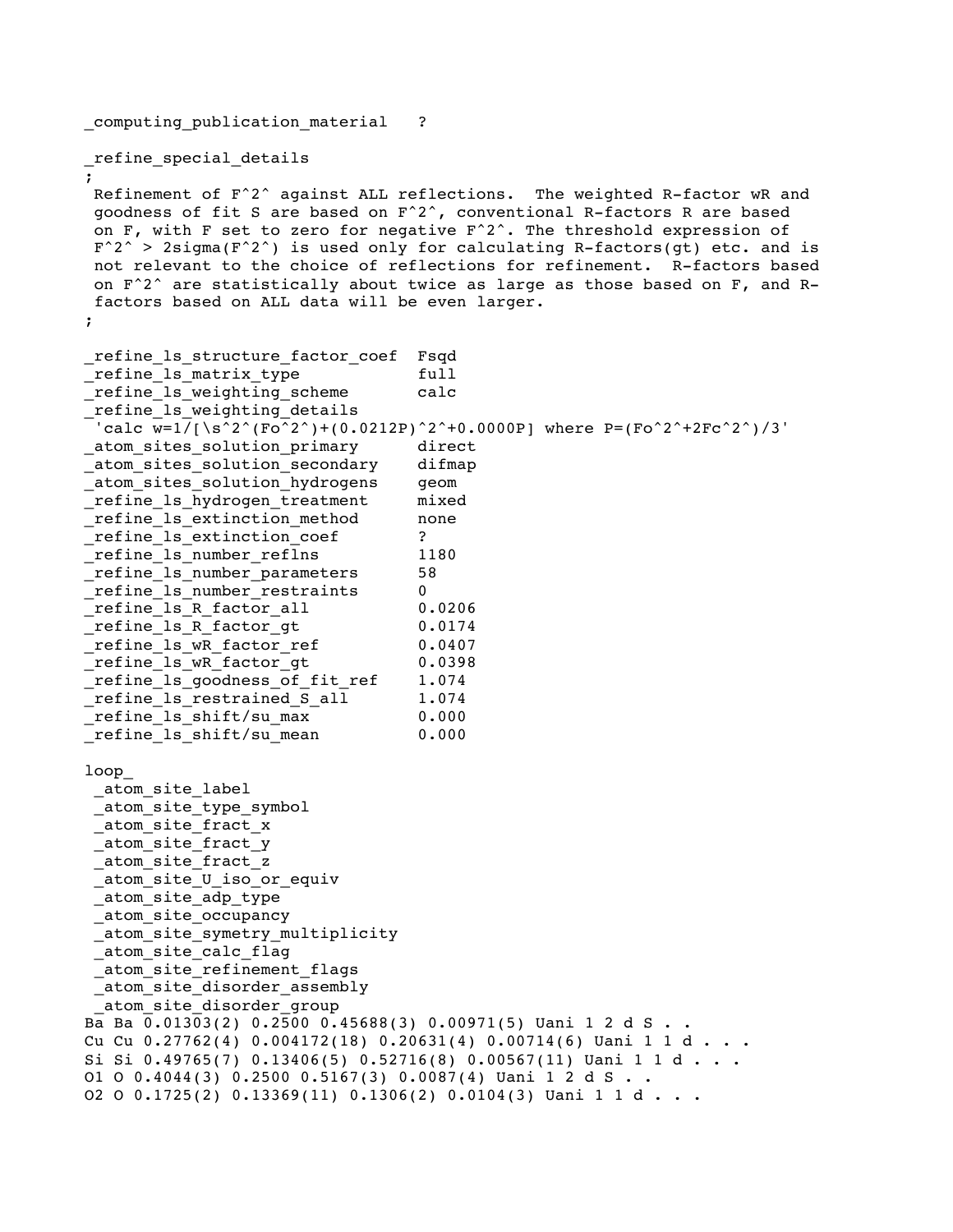```
O3 O 0.5590(2) 0.11214(12) 0.7486(2) 0.0111(3) Uani 1 1 d \ldotsO4 O 0.3173(2) 0.05957(12) 0.4658(2) 0.0078(3) Uani 1 1 d \cdot \cdotloop_ 
_atom_site_aniso_label 
_atom_site_aniso_U_11 
_atom_site_aniso_U_22 
_atom_site_aniso_U_33 
_atom_site_aniso_U_23 
_atom_site_aniso_U_13 
 _atom_site_aniso_U_12 
Ba 0.00886(8) 0.01080(9) 0.00946(9) 0.000 -0.00075(6) 0.000 
Cu 0.00894(11) 0.00574(11) 0.00675(12) -0.00084(9) -0.00225(8) 0.00142(8)Si 0.0066(2) 0.0047(2) 0.0057(2) -0.00003(19) 0.00040(19) 0.00039(17)O1 0.0084(9) 0.0057(9) 0.0120(10) 0.000 -0.0004(8) 0.000O2 0.0121(6) 0.0068(7) 0.0122(7) -0.0003(6) -0.0053(6) 0.0022(5)O3 0.0152(7) 0.0098(7) 0.0083(7) -0.0017(6) -0.0031(6) 0.0048(5)04 0.0105(6) 0.0076(7) 0.0053(6) -0.0010(5) 0.0007(5) -0.0022(5)_geom_special_details 
; 
All esds (except the esd in the dihedral angle between two l.s. planes) 
are estimated using the full covariance matrix. The cell esds are taken 
into account individually in the estimation of esds in distances, angles 
and torsion angles; correlations between esds in cell parameters are only 
used when they are defined by crystal symmetry. An approximate (isotropic) 
treatment of cell esds is used for estimating esds involving l.s. planes. 
; 
loop_ 
qeom bond atom site label 1
_geom_bond_atom_site_label_2 
_geom_bond_distance
_geom_bond_site_symmetry_2 
geom bond publ flag
Ba O1 2.715(2) . ? 
Ba O3 2.7413(16) 4_456 ? 
Ba O3 2.7413(15) 6_557 ? 
Ba O2 2.8569(15) 6_556 ? 
Ba O2 2.8569(15) 4_455 ? 
Ba 02 2.9320(16) . ?
```
Ba O2 2.9320(16) 7 565 ? Ba O4 3.2629(15) 7\_565 ? Ba  $04$  3.2629(15) . ? Ba Si 3.6696(6) 6\_556 ? Ba Si 3.6696(6) 4\_455 ? Ba Si  $3.6885(6)$  7 565 ? Cu O3 1.9231(15) 5\_656 ? Cu O2 1.9243(15) . ? Cu  $04$  1.9502(15) . ? Cu O4 1.9682(15) 2\_554 ? Cu Si 2.8983(6) 2\_554 ? Cu Ba 3.7888(3) 6\_656 ? Si O3 1.6089(17) . ?

Si O2 1.6178(16) 6 656 ?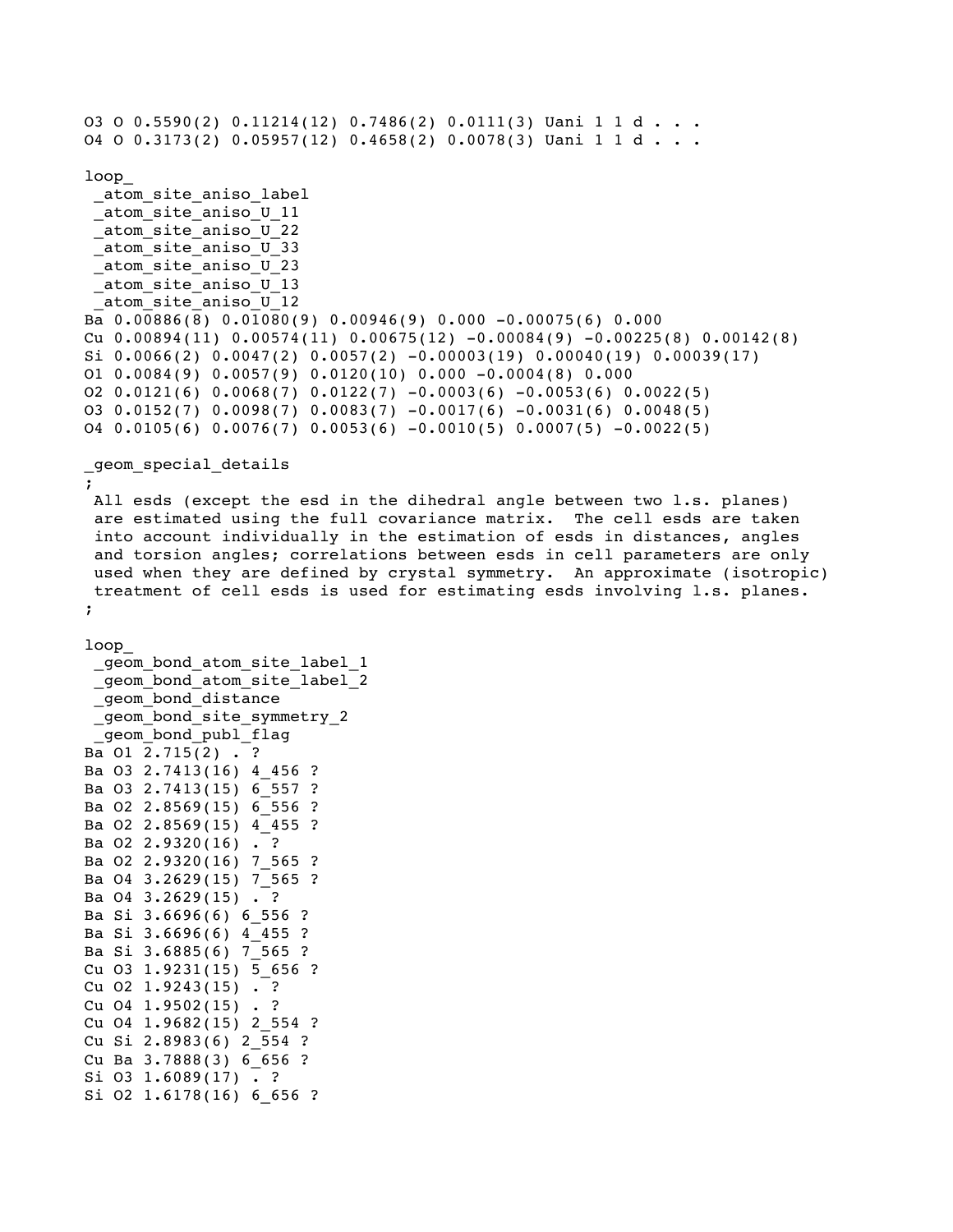```
Si 04 1.6342(16) . ?
Si O1 1.6572(10) . ? 
Si Cu 2.8983(6) 2 ? 
Si Ba 3.6696(6) 6 656 ?
O1 Si 1.6572(10) 7_565 ? 
O2 Si 1.6178(16) 6_556 ? 
O2 Ba 2.8569(15) 6_656 ? 
O3 Cu 1.9231(15) 5_656 ? 
O3 Ba 2.7413(15) 6_657 ? 
O4 Cu 1.9682(15) 2 ? 
loop_ 
 _geom_angle_atom_site_label_1 
 _geom_angle_atom_site_label_2 
 _geom_angle_atom_site_label_3 
 _geom_angle 
 _geom_angle_site_symmetry_1 
 _geom_angle_site_symmetry_3 
  geom angle publ flag
O1 Ba O3 76.93(5) . 4_456 ? 
O1 Ba O3 76.93(5) . 6_557 ? 
O3 Ba O3 82.97(7) 4_456 6_557 ? 
O1 Ba O2 147.12(3) . 6_556 ? 
O3 Ba O2 127.25(4) 4_456 6_556 ? 
O3 Ba O2 83.97(5) 6_557 6_556 ? 
O1 Ba O2 147.12(3) . 4_455 ? 
O3 Ba O2 83.97(5) 4_456 4_455 ? 
O3 Ba O2 127.25(4) 6_557 4_455 ? 
O2 Ba O2 64.86(6) 6_556 4_455 ? 
O1 Ba O2 75.41(5) . . ?
O3 Ba O2 150.56(4) 4_456 . ? 
O3 Ba O2 100.29(4) 6_557 . ? 
O2 Ba O2 82.11(4) 6 556 . ?
O2 Ba O2 115.03(3) 4_455 . ? 
O1 Ba O2 75.41(5) . 7 565 ?
O3 Ba O2 100.29(4) 4_456 7_565 ? 
O3 Ba O2 150.56(4) 6_557 7_565 ? 
O2 Ba O2 115.03(3) 6_556 7_565 ? 
O2 Ba O2 82.11(4) 4_455 7_565 ? 
O2 Ba O2 63.00(6) . 7_565 ? 
O1 Ba O4 50.60(3) . 7\overline{565} ?
O3 Ba O4 53.36(4) 4_456 7_565 ? 
O3 Ba O4 114.95(4) 6_557 7_565 ? 
O2 Ba O4 159.83(4) 6_556 7_565 ? 
O2 Ba O4 96.55(4) 4_455 7_565 ? 
O2 Ba O4 100.25(4) . 7_565 ? 
O2 Ba O4 51.28(4) 7_565 7_565 ? 
O1 Ba O4 50.60(3) . . ?
O3 Ba O4 114.95(4) 4 456 . ?
O3 Ba O4 53.36(4) 6 557 . ?
O2 Ba O4 96.55(4) 6_556 . ? 
O2 Ba O4 159.83(4) 4_455 . ? 
O2 Ba O4 51.28(4) . . ? 
O2 Ba O4 100.25(4) 7 565 . ?
O4 Ba O4 100.49(5) 7 565 . ?
```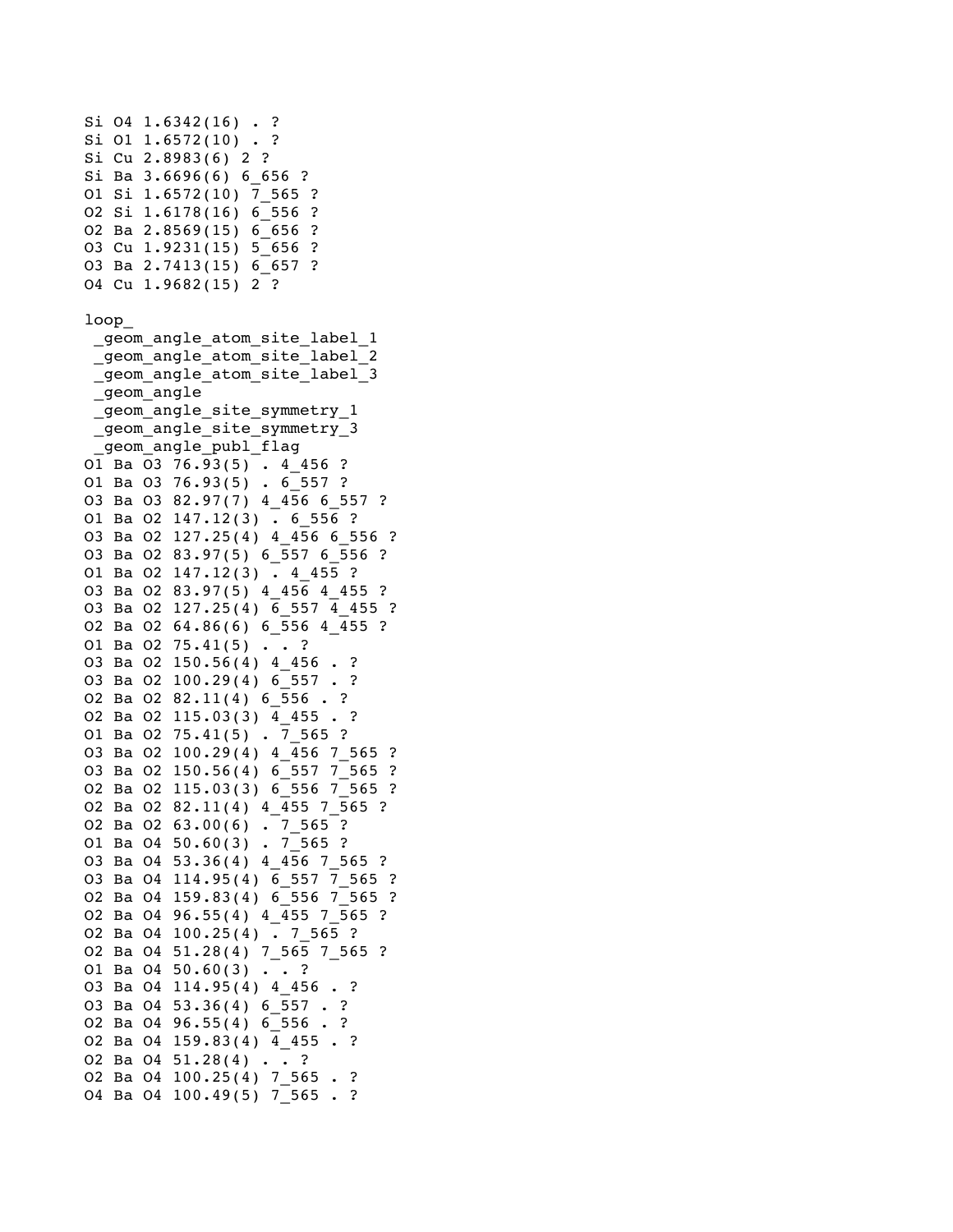```
O1 Ba Si 99.58(4) . 6_556 ? 
O3 Ba Si 162.13(3) 4_456 6_556 ? 
O3 Ba Si 113.60(3) 6_557 6_556 ? 
O2 Ba Si 64.00(3) 6_556 6_556 ? 
O2 Ba Si 90.46(3) 4_455 6_556 ? 
O2 Ba Si 25.36(3) . 6_556 ? 
O2 Ba Si 62.05(3) 7_565 6_556 ? 
O4 Ba Si 110.82(3) 7_565 6_556 ? 
O4 Ba Si 73.47(3) . 6_556 ? 
O1 Ba Si 99.58(4) . 4_455 ? 
O3 Ba Si 113.60(3) 4_456 4_455 ? 
O3 Ba Si 162.13(3) 6_557 4_455 ? 
O2 Ba Si 90.46(3) 6_556 4_455 ? 
O2 Ba Si 64.00(3) 4_455 4_455 ? 
O2 Ba Si 62.05(3) . 4_455 ? 
O2 Ba Si 25.36(3) 7_565 4_455 ? 
O4 Ba Si 73.47(3) 7_565 4_455 ? 
O4 Ba Si 110.82(3) . 4_455 ? 
Si Ba Si 49.189(19) 6_556 4_455 ? 
O1 Ba Si 24.464(9) . 7_565 ? 
O3 Ba Si 61.64(3) 4_456 7_565 ? 
O3 Ba Si 94.22(4) 6_557 7_565 ? 
O2 Ba Si 170.36(3) 6_556 7_565 ? 
O2 Ba Si 122.81(3) 4_455 7_565 ? 
O2 Ba Si 88.93(3) . 7_565 ? 
O2 Ba Si 63.16(3) 7_565 7_565 ? 
O4 Ba Si 26.29(3) 7_565 7_565 ? 
O4 Ba Si 74.94(3) . 7_565 ? 
Si Ba Si 108.514(14) 6_556 7_565 ? 
Si Ba Si 88.445(14) 4_455 7_565 ? 
O3 Cu O2 165.55(7) 5 656 . ?
O3 Cu O4 93.95(7) 5_656 . ? 
O2 Cu O4 88.23(6) . . ? 
O3 Cu O4 89.34(6) 5_656 2_554 ? 
O2 Cu O4 91.49(6) . 2_554 ? 
O4 Cu O4 167.84(3) . 2_554 ? 
O3 Cu Si 86.99(5) 5_656 2_554 ? 
O2 Cu Si 101.39(5) . 2_554 ? 
O4 Cu Si 135.75(5) . 2_554 ? 
O4 Cu Si 32.68(4) 2_554 2_554 ? 
O3 Cu Ba 118.74(5) 5 656 6 656 ?
O2 Cu Ba 47.26(5) . 6_656 ? 
O4 Cu Ba 83.85(4) . 6_656 ? 
O4 Cu Ba 104.80(4) 2 554 6 656 ?
Si Cu Ba 133.463(15) 2_554 6_656 ? 
O3 Si O2 116.29(8) . 6_656 ? 
O3 Si O4 109.60(9) . . ? 
O2 Si O4 112.65(8) 6_656 . ? 
O3 Si O1 107.90(10) . . ? 
O2 Si O1 105.03(9) 6_656 . ? 
O4 Si O1 104.49(9) . . ? 
O3 Si Cu 69.74(6) . 2 ? 
O2 Si Cu 140.05(6) 6_656 2 ? 
O4 Si Cu 40.56(5) . 2 ? 
O1 Si Cu 110.26(7) . 2 ?
```